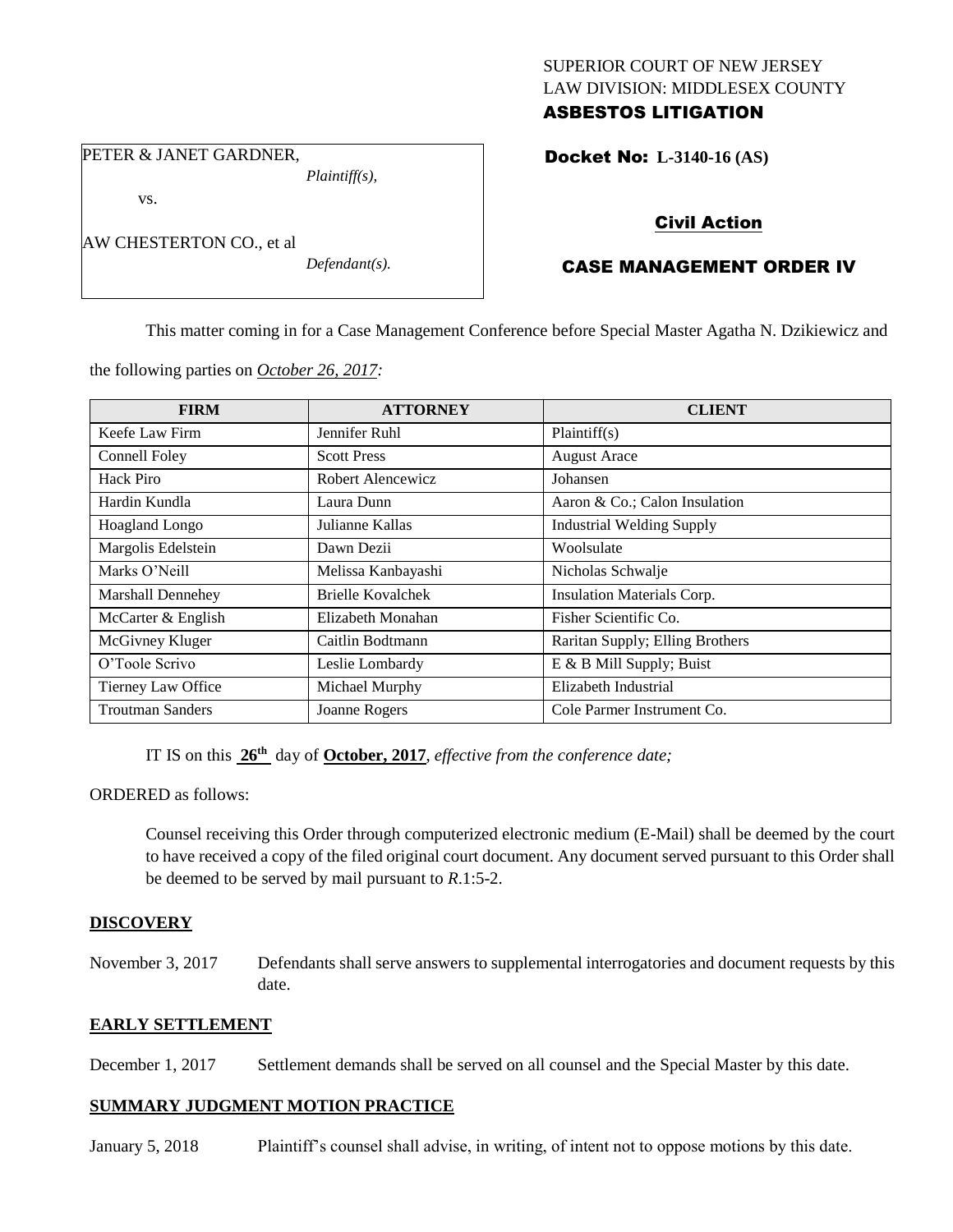| January 19, 2018 | Summary judgment motions shall be filed no later than this date. |  |  |  |
|------------------|------------------------------------------------------------------|--|--|--|
|------------------|------------------------------------------------------------------|--|--|--|

February 16, 2018 Last return date for summary judgment motions.

## **MEDICAL DEFENSE**

| January 8, 2018 | Plaintiff shall serve medical expert reports by this date.                                                                                                                                                                                               |
|-----------------|----------------------------------------------------------------------------------------------------------------------------------------------------------------------------------------------------------------------------------------------------------|
| January 8, 2018 | Upon request by defense counsel, plaintiff is to arrange for the transfer of pathology specimens<br>and x-rays, if any, by this date.                                                                                                                    |
| March 16, 2018  | Defendants shall identify its medical experts and serve medical reports, if any, by this date.<br>In addition, defendants shall notify plaintiff's counsel (as well as all counsel of record)<br>of a joinder in an expert medical defense by this date. |

### **LIABILITY EXPERT REPORTS**

| <b>January 8, 2018</b> | Plaintiff shall identify its liability experts and serve liability expert reports or a certified expert |
|------------------------|---------------------------------------------------------------------------------------------------------|
|                        | statement by this date or waive any opportunity to rely on liability expert testimony.                  |

March 16, 2018 Defendants shall identify its liability experts and serve liability expert reports, if any, by this date or waive any opportunity to rely on liability expert testimony.

# **ECONOMIST EXPERT REPORTS**

| January 8, 2018 | Plaintiff shall identify its expert economists and serve expert economist report(s), if any, by<br>this date or waive any opportunity to rely on economic expert testimony.  |
|-----------------|------------------------------------------------------------------------------------------------------------------------------------------------------------------------------|
| March 16, 2018  | Defendants shall identify its expert economists and serve expert economist report(s), if any,<br>by this date or waive any opportunity to rely on economic expert testimony. |

#### **EXPERT DEPOSITIONS**

April 2, 2018 Expert depositions shall be completed by this date. To the extent that plaintiff and defendant generic experts have been deposed before, the parties seeking that deposition in this case must file an application before the Special Master and demonstrate the necessity for that deposition. To the extent possible, documents requested in a deposition notice directed to an expert shall be produced three days in advance of the expert deposition. The expert shall not be required to produce documents that are readily accessible in the public domain.

#### **PRE-TRIAL AND TRIAL**

| November 9, 2017          | The settlement conference previously scheduled on this date is <b>cancelled</b> .                                                                                                                                                                                                                                                              |
|---------------------------|------------------------------------------------------------------------------------------------------------------------------------------------------------------------------------------------------------------------------------------------------------------------------------------------------------------------------------------------|
| January 18, 2018          | The settlement conference previously scheduled on this date is <b>cancelled</b> .                                                                                                                                                                                                                                                              |
| January 9, 2018 @ 10:00am | Settlement conference. All defense counsel shall appear with authority to negotiate<br>settlement and have a representative authorized to negotiate settlement available by<br>phone. Any request to be excused from the settlement conference shall be made to the<br>Special Master no later than 4:00pm of the day prior to the conference. |

 $\_$  ,  $\_$  ,  $\_$  ,  $\_$  ,  $\_$  ,  $\_$  ,  $\_$  ,  $\_$  ,  $\_$  ,  $\_$  ,  $\_$  ,  $\_$  ,  $\_$  ,  $\_$  ,  $\_$  ,  $\_$  ,  $\_$  ,  $\_$  ,  $\_$  ,  $\_$  ,  $\_$  ,  $\_$  ,  $\_$  ,  $\_$  ,  $\_$  ,  $\_$  ,  $\_$  ,  $\_$  ,  $\_$  ,  $\_$  ,  $\_$  ,  $\_$  ,  $\_$  ,  $\_$  ,  $\_$  ,  $\_$  ,  $\_$  ,